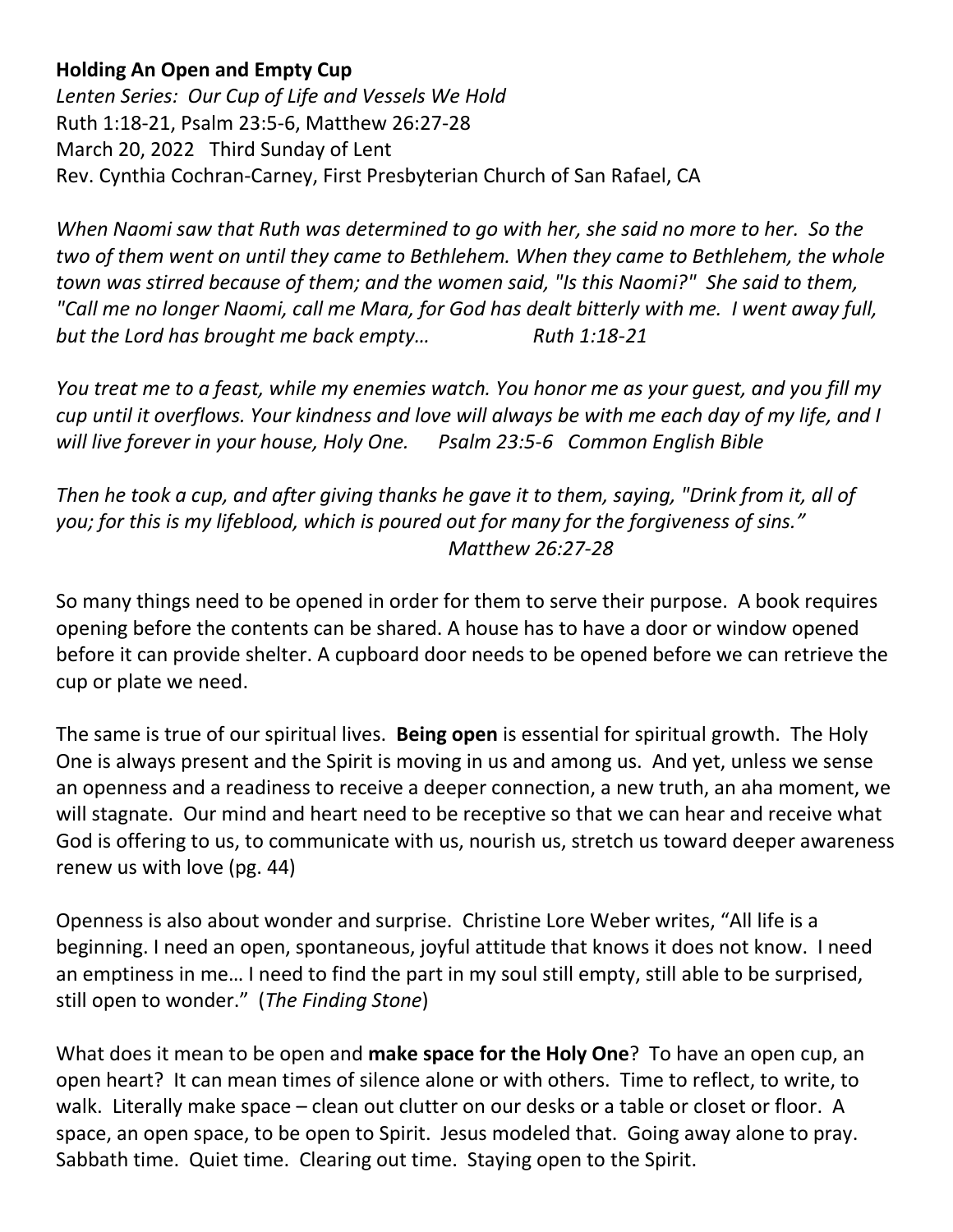In this season of Lent, as we use our cups as symbols of our spiritual lives, let's ponder our openness and what bold or small steps we may need to take to empty out what might be keeping our spiritual cups from being filled by God's love and grace and healing.

## **Clutter**

Sometimes I may be open, but do not have much room to receive due to my inner clutter that crowds our mind and heart. This clutter can claim a great deal of mental and emotional space and keeps us from receiving the good things we need. Just as our bodies breathe in oxygen and breathe out carbon dioxide, so our spirits need to take in what is life-giving and empty out what is not. Sometimes that is hard to recognize.

We can begin to see the value of an open cup, an empty cup. But there is often much clutter. There are so many kinds of inner clutter – things like anxiety, resentment, harsh judgments, self-pity, regret, mistrust. Fears – real and imagined. These can take up a lot of inner space.

What if we use our symbolic cup and leave it on its side for a day or two. Symbolically emptying out the clutter of our inner life. Feel the peace and even joy of a non-cluttered heart.

**Having an empty cup** is somewhat of a paradox. If we are empty, we have nothing left to give. We are spent. But it can also mean we are receptive. What does emptiness mean for you?

The spiritual path is a constant cycle of emptying and filling, of dying and rising, of accepting and letting go, giving and receiving. The full cup is repeatedly emptied so that it can be filled again and again. Sometimes we choose the emptying. Sometimes life, circumstances forces us to have an empty cup. That is how I felt sometimes during the pandemic.

Sacred relationship requires a generative emptiness. Not the emptiness of stasis, apathy or despair but of receptivity. This is an emptiness out of which new life can emerge.

Openness, emptiness makes us ready to receive.

In Rupp's book she offers an invitation. "Hold the empty cup in your hands. Look at all the room the cup has for filling. Picture an inner part of yourself. Notice how much room there is for filling. Hold the cup out before you in the gesture and ask God to fill you."

## **Fullness and Emptiness in the story of Ruth and Naomi**

One of my favorite books of the Bible is Ruth. There are some interesting themes throughout the book of Ruth, some opposites that play off of each other – full and empty, life and death, food and famine, hope and despair. And it is a story of redemption. At the beginning, Naomi has a full life. She has a husband and two sons. But emptiness surrounds her. In the first verse of Ruth, the writer tells us that there is "a famine in the land." (1:1) There are people dying in the streets, and hungry people begging for food in the streets of Bethlehem.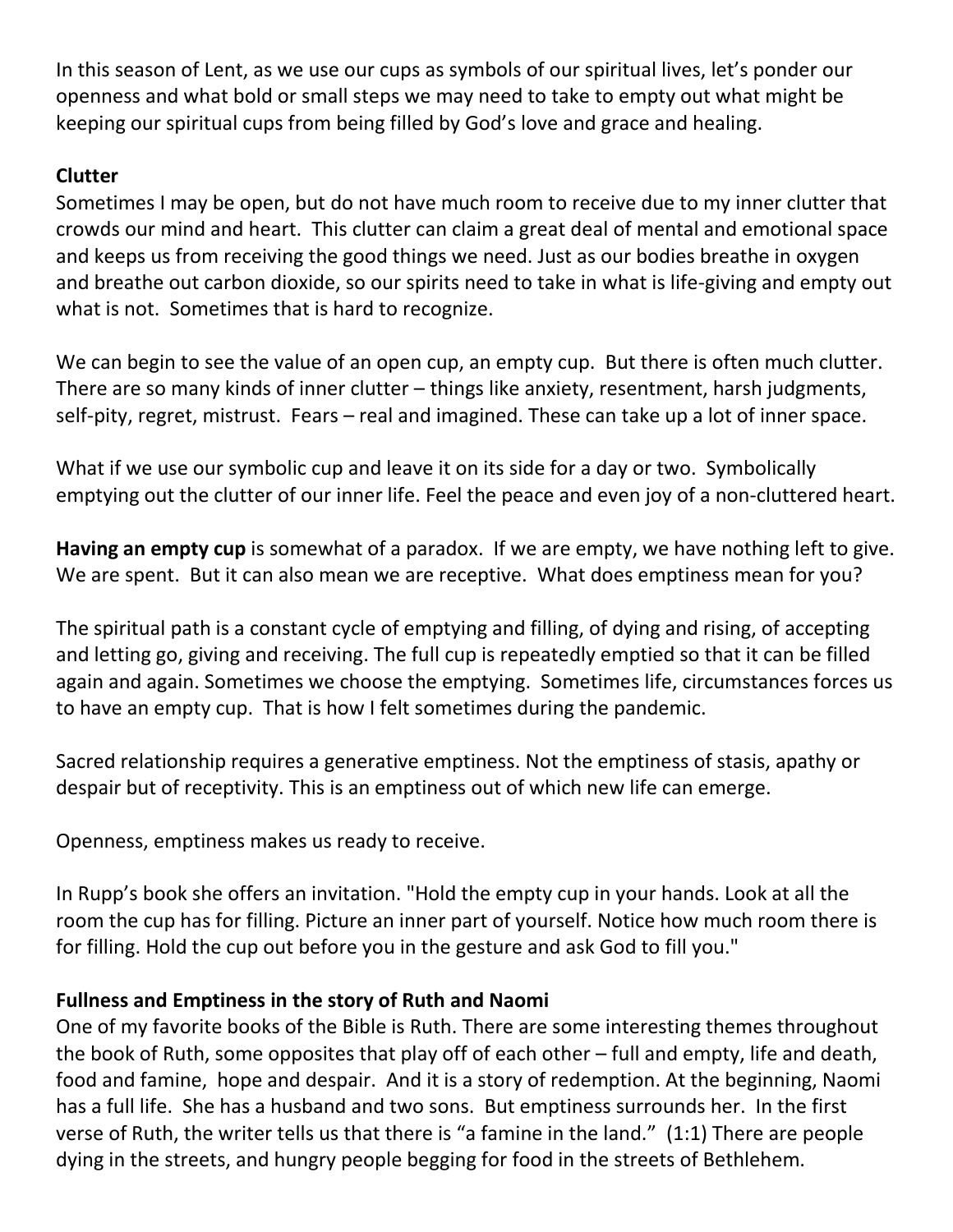Bethlehem in Hebrew means "house of bread." But there is no bread in Bethlehem.

Naomi and her husband Elimelech decide to leave their home in Bethlehem and travel to the wilds of Moab to find food, the possibility of life instead of death. Moab was a rough out of the way place. You don't want to go there unless you have to. The Moabites were considered outsiders, unclean, and unacceptable by the Jewish people.

But there was food in Moab. And Naomi and her husband are desperate. They take their sons and move to Moab. And wouldn't you know it? No sooner did their sons reach dating age that they start dating a couple of Moabite girls.

While they are living in Moab, the worst possible thing that could happen happens. Elimelech dies. Now Naomi's security and place in the world become very tenuous. And her sons are infatuated with these foreign girls. A few months later, Naomi finds herself with two Moabite daughters-in-law, Ruth and Orpah.

Then ten years later the worst possible thing happens again to Naomi. Both her sons die. This leaves her a widow in a foreign country with no way to support herself and two daughters-inlaw. Her life is empty.

So Naomi does the reasonable thing. She decides to return to her homeland, and to tell Ruth and Orpah to go back to their homes. But Ruth clings to Naomi and wants to make new life with her. Ruth and Naomi arrive back in Bethlehem at the beginning of the barley harvest. Instead of a famine, there is now a harvest in the house of bread, emptiness to fullness.

Yet, Naomi's emptiness and grief overwhelm her. She calls to her friends, "Don't call me Naomi (meaning pleasant) but call me Mara (bitter.) or as my Old Testament Professor Johanna Bos more accurately translated, "Don't call me Sweetie. Call me Sourpuss for God has dealt bitterly with me." She is empty and full of despair. And she let people know. Naomi could stay bitter the rest of her life.

However, God used Ruth to heal Naomi's heart and to offer her a glimpse of a better future. Ruth helps redeem and heal Naomi. Have you had a person in your life who reached out to when you were ready to give up on life, when your cup was empty and you could not figure a way to fill it, let alone make it half full? How did God use that person in your life? Have you been a Ruth for someone else?

Ruth and Naomi had to find a way to survive. Ruth takes the initiative to provide for the household and suggests she go gleaning in the fields, one that belongs to a relative named Boaz. He makes sure she does not go home empty and fills up her containers with grain.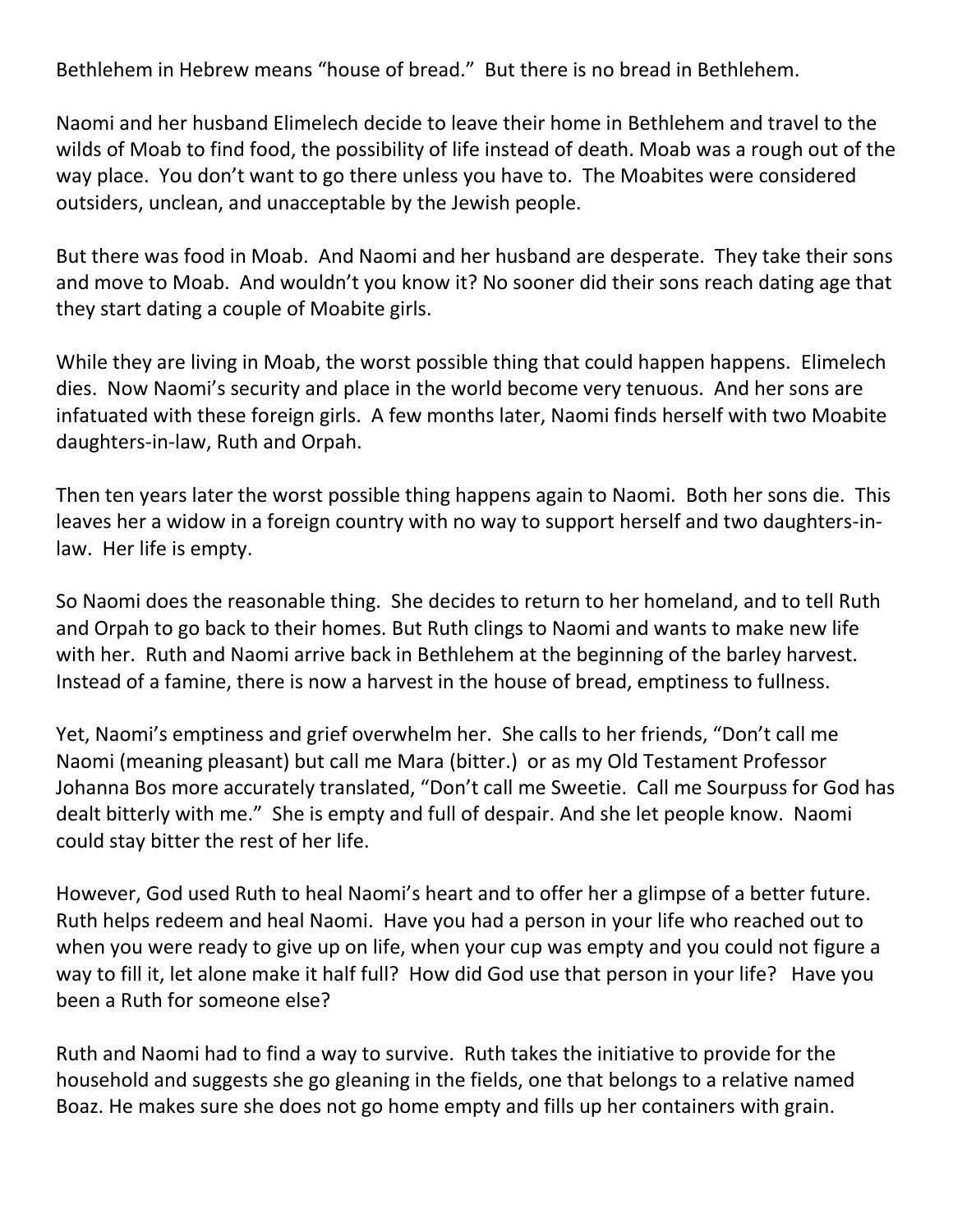The book of Ruth is a story that reminds us that by relying on God and each other can we face the future. That is what it means to be the church. The end of the story of Ruth is full of life and hope. Ruth and Boaz marry and they have a son Obed, a grandson for Naomi. Naomi's empty life becomes full in ways that are life-giving. Naomi's life moves from full to empty to full because she is open to Ruth and to God's redeeming love back home in Bethlehem where her community brings her back to life.

Ruth, a foreigner, a Moabite woman, an outsider, through the twists and turns becomes the means of revealing deep love for all people. Through her love for Naomi, Ruth, an outsider, who may have faced an empty life as a widow in Moab finds a home and a full life in God's covenant community because she was open and willing to move into a new place and path.

**An open cup, an empty cup, a shared cup**. When Jesus offered the disciples the cup at the Last Supper, he was urging them to empty themselves of their ego-made plans and make themselves receptive to the energy and love of Spirit. Every time we gather at this table, we remember that empty cup being filled and shared.

These are hard days. There is much on our minds and hearts. The contemplative practices and the social justice peacemaking practices all require openness and an awareness that we need to stop, empty out the clutter, sit with empty open cups.

"The Open Cup Prayer" by Joyce Rupp

Generous God So many times I've come With my empty cup Devoid of nourishment Depleted of energy

And you have filled

Generous God So many times I've come Afraid of unknowns Full of negatives and many "no's" Closed and resistant to change and growth

And you have opened

Generous God So many times I've come With a spirit Crammed with cultural noise